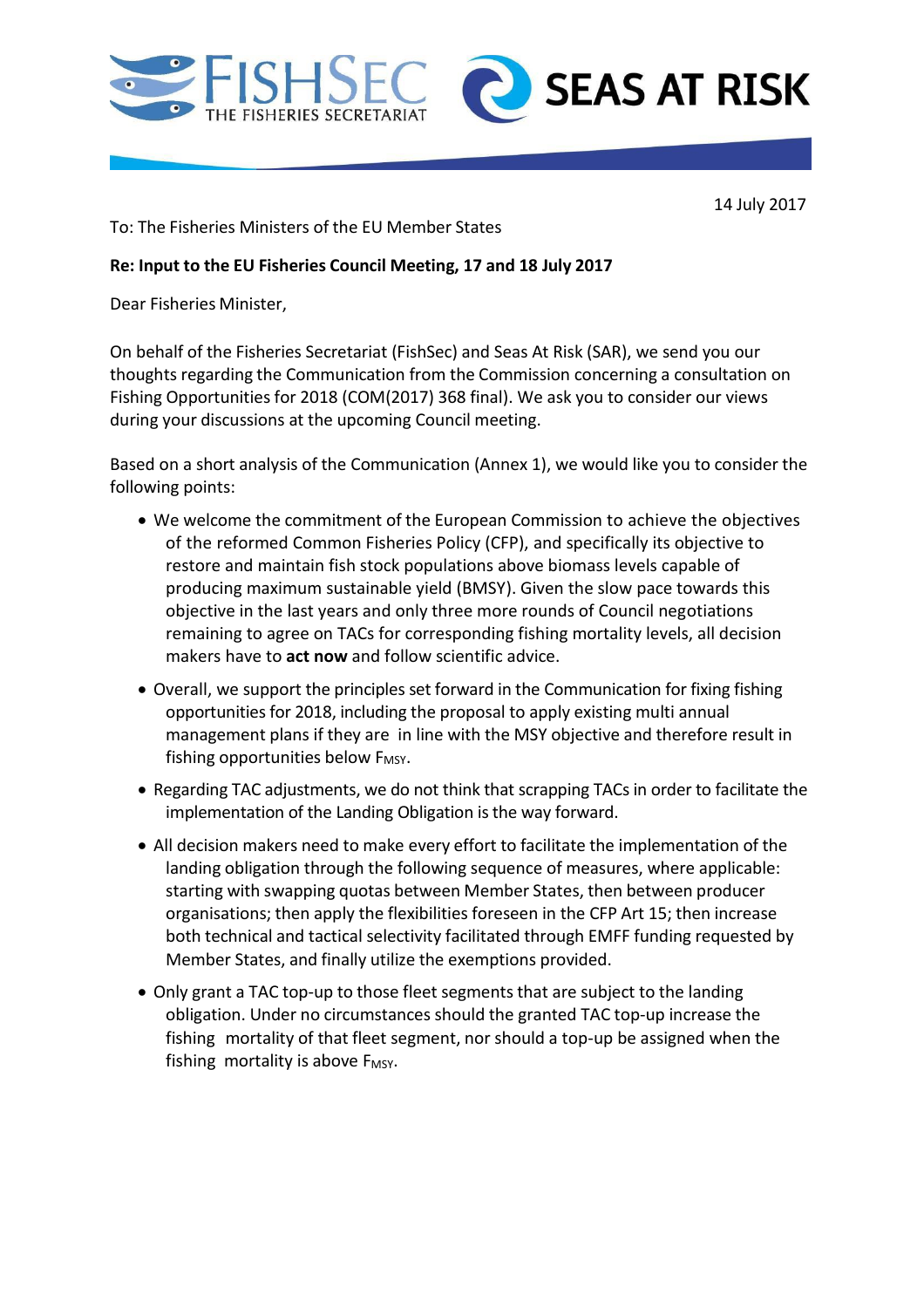- Data and knowledge on stocks and on the implementation of the landing obligation need to be improved substantially. The success of the CFP implementation cannot be guaranteed if data quality and availability continues to be neglected.
- The contents of the agreed Baltic MAP have raised significant concerns regarding the implementation of the MSY objective. Overfishing, TACs set above F<sub>MSY</sub>, is permitted if the stock biomass is above Btrigger – the biomass level which triggers advice on a reduced fishing mortality relative to F<sub>MSY</sub>. This and other shortcomings need to be addressed in other MAPs and during the coming revision of the Baltic MAP.
- Member States regional groups should consult Advisory Councils (ACs) earlier during discussions on joint recommendations, both to fulfil the legal requirement under CFP Art. 18.2 and to receive valuable information and advice that can improve the final proposal sent for consideration by the European Commission and subsequent adoption by the co- legislators.

With only two to three years left to achieve some of the key objectives of the CFP, all European decision-makers and stakeholders involved in fisheries management need to step up their efforts. Despite early and repeated warnings from civil society, the measures agreed in the first years after the reform were insufficient. While the benefits of managing EU fish stocks more sustainably are clearly visible as outlined in this communication, a lot remains to be done to achieve full CFP implementation.

Most importantly, according to the basic regulation, the Maximum Sustainable Yield exploitation rate was set to be achieved by 2020 at the latest for all stocks. What we know is that even for stocks where we have scientific advice on TACs in line with MSY, the Council continues to agree on exploitation rates above the target agreed in the CFP for almost half of them. This cannot continue – not only in terms of meeting the objectives of the CFP, but also as it is crucial in order to reach good environmental status under the EU Marine Strategy Framework Directive.

**In conclusion, we urge the Commission and the EU Member States to stand firm and implement the objectives of the CFP by agreeing sustainable fishing limits for 2018 that will restore and maintain fish populations above biomasslevels capable of producing MSY.**

Yours sincerely,<br>Jan *Isalisan* 

Jan Isakson Dr. Monica Verbeek Director Executive Director Fisheries Secretariat (FishSec) Seas At Risk (SAR)

Perfect